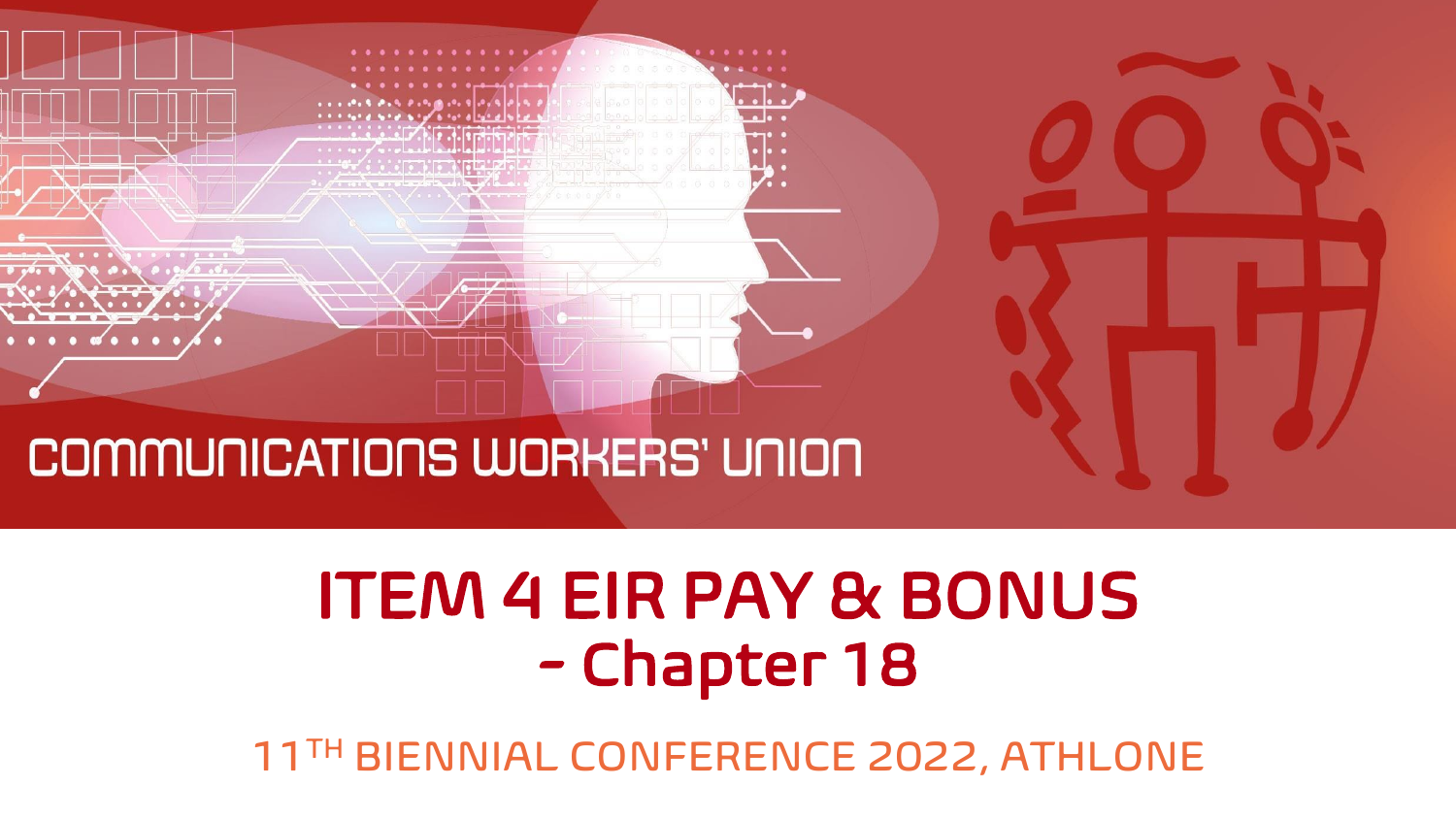

# Pay and Bonus

- **2% July** 2022 and **2% July** 2023
- Bonus **(6 Month Outturn**) in future Jan to Dec. with March Payment date

#### **Performance Management**

- Continues to deliver reward to our members
- €500 voucher payment tax efficient
- Importance of regular reviews no surprises

|                                             | <b>Rating</b>     |                         |                        |                                 |                |
|---------------------------------------------|-------------------|-------------------------|------------------------|---------------------------------|----------------|
| <b>Bus Area2</b>                            | Values            | Does Not Meet<br>Target | <b>Meets</b><br>Target | <b>Exceeds</b><br><b>Target</b> | Grand<br>Total |
| <b>CORE Networks All</b>                    | Count of<br>staff | $\overline{7}$          | 117                    | 40                              | 164            |
|                                             | % of Staff        | 4.27%                   | 71.34%                 | 24.39%                          | 100.00%        |
| Design & Build                              | Count of<br>staff | 15                      | 96                     | 61                              | 172            |
|                                             | % of Staff        | 8.72%                   | 55.81%                 | 35.47%                          | 100.00%        |
| <b>Service Assurance</b>                    | Count of<br>staff | 88                      | 345                    | 241                             | 674            |
|                                             | % of Staff        | 13.06%                  | 51.19%                 | 35.76%                          | 100.00%        |
| <b>Service Delivery</b>                     | Count of<br>staff |                         | 18                     | $\overline{4}$                  | 22             |
|                                             | % of Staff        | 0.00%                   | 81.82%                 | 18.18%                          | 100.00%        |
| <b>Strategic Fibre</b><br><b>Programmes</b> | Count of<br>staff |                         | $\mathfrak{D}$         |                                 | 3              |
|                                             | % of Staff        | 0.00%                   | 66.67%                 | 33.33%                          | 100.00%        |
| <b>Support Services</b>                     | Count of<br>staff | 3                       | 24                     | 8                               | 35             |
|                                             | % of Staff        | 8.57%                   | 68.57%                 | 22.86%                          | 100.00%        |
| <b>Transformation and</b><br><b>Support</b> | Count of<br>staff |                         | 3                      | $\overline{2}$                  | 5              |
|                                             | % of Staff        | 0.00%                   | 60.00%                 | 40.00%                          | 100.00%        |
| <b>Total Count of staff</b>                 |                   | 113                     | 605                    | 357                             | 1075           |
| <b>Total % of Staff</b>                     |                   | 10.51%                  | 56.28%                 | 33.21%                          | 100.00%        |